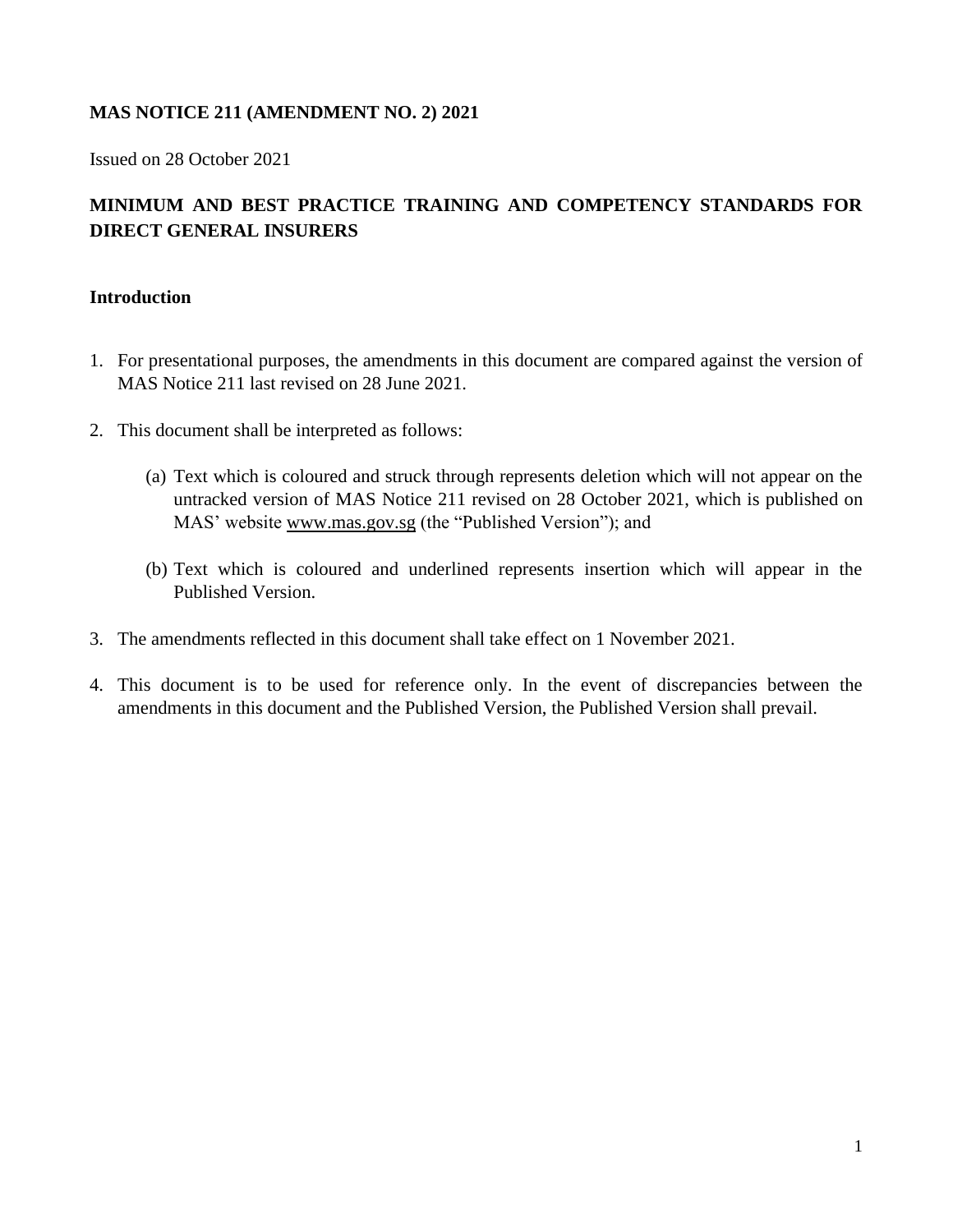Notice No. : MAS 211 Issue Date : 6 July 2015

Last revised on 28 October 2021 28 June 2021

# **MINIMUM AND BEST PRACTICE TRAINING AND COMPETENCY STANDARDS FOR DIRECT GENERAL INSURERS**

#### **Introduction**

- 1. This Notice is issued pursuant to section 64(2) of the Insurance Act (Cap. 142) ("**the Act**") and applies to all direct general insurers other than marine mutual insurers and financial guarantee insurers.
- 2. This Notice sets out the following:

#### **Part I – Mandatory Requirements**

- (a) Requirements for a direct general insurer in relation to its insurance agents;
- (b) Minimum examination requirements for a direct general insurer in relation to the training and competency of:
	- (i) its staff who sell or provide sales advice in respect of any insurance product, or provide advice relating to claims made or to be made under an insurance policy;
	- (ii) staff of a service provider engaged by the direct general insurer who handle claims for the direct general insurer, where such staff provide advice relating to claims made or to be made under an insurance policy; (hereinafter collectively known as "**Relevant Persons**" and each a "**Relevant Person**"); and
	- (iii) its insurance agents.

## **Part II – Non-mandatory Best Practice Standards**

(c) Best practice standards to be observed in respect of a Relevant Person or an insurance agent.

#### **Definitions**

3. For the purposes of this Notice -

"Agents' Registration Board" means the board set up by the General Insurance Association of Singapore ("**GIAS**") to register any general insurance agent acting for one or more licensed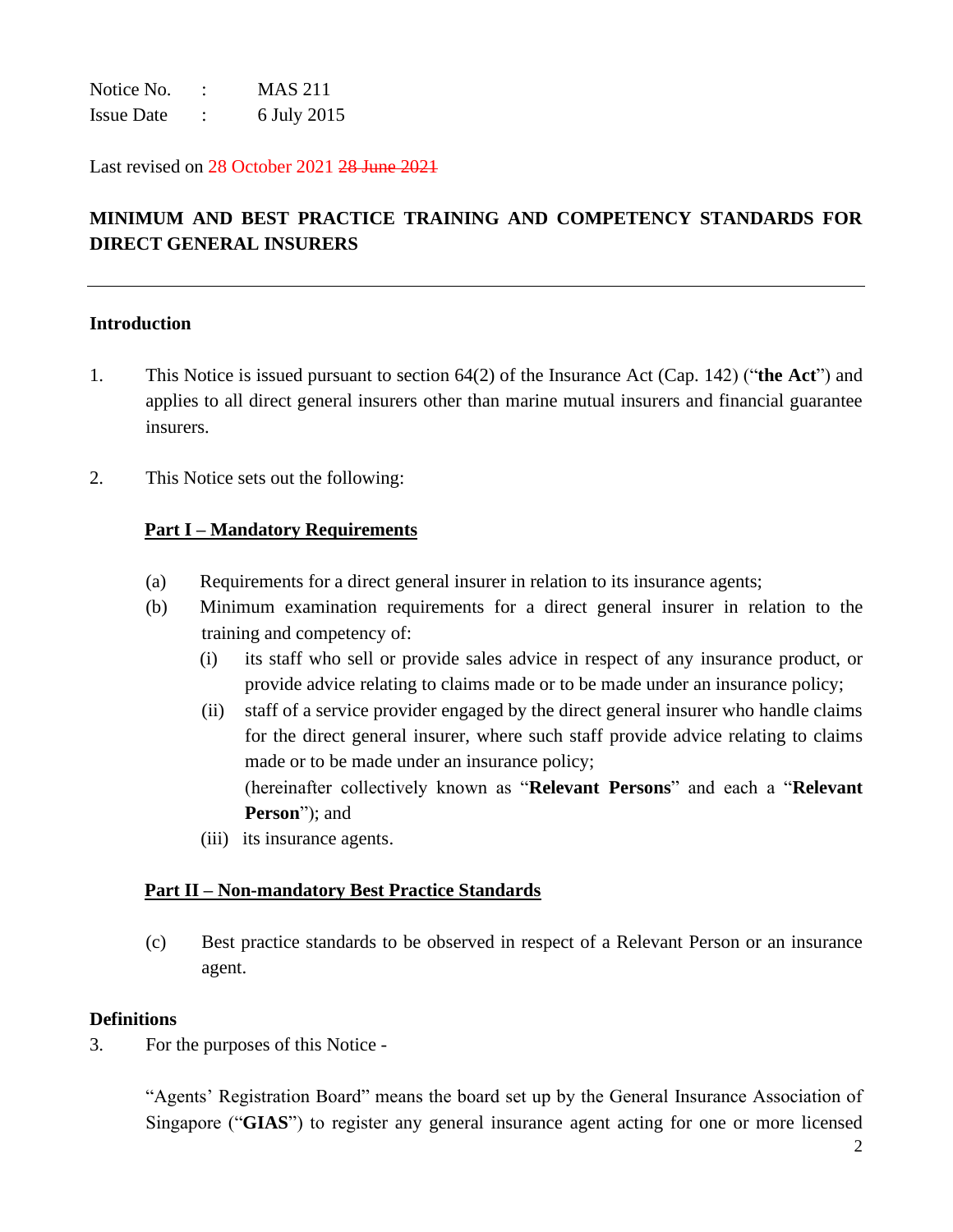insurer carrying on general business;

"business day" means any calendar day, other than a Saturday, Sunday or public holiday;

[MAS Notice 211 (Amendment) 2020<del>, wef 20 Apr 2020</del>]

"CGI qualification" means:

- (a) in relation to
	- (i) a Relevant Person or insurance agent who sells, provides sales advice on personal general insurance; or
	- (ii) a Relevant Person who provides advice relating to claims made or to be made in respect of personal general insurance,

qualification in the Basic Insurance Concepts and Principles (BCP) and the Personal General Insurance (PGI) modules of the Certification in General Insurance ("CGI")<sup>1</sup>;

- (b) in relation to
	- (i) a Relevant Person or insurance agent who sells, provides sales advice on commercial general insurance; or
	- (ii) a Relevant Person who provides advice relating to claims made or to be made in respect of commercial general insurance,

qualification in the Basic Insurance Concepts and Principles (BCP) and the Commercial General Insurance (ComGI) modules of the CGI.

"citizen of Singapore" has the same meaning as in Article 2(1) of the Constitution of the Republic of Singapore;

"direct general insurer" means an insurer licensed under section 8 of the Act to carry on direct general insurance business but excludes any marine mutual insurer and financial guarantee insurer;

"employment pass" has the same meaning as in regulation 2 of the Employment of Foreign Manpower (Work Passes) Regulations 2012;

 $<sup>1</sup>$  The CGI is conducted by the Singapore College of Insurance and consists of 3 modules as follows:</sup>

<sup>(</sup>a) Basic Insurance Concepts and Principles (BCP);

<sup>(</sup>b) Personal General Insurance (PGI); and

<sup>(</sup>c) Commercial General Insurance (ComGI).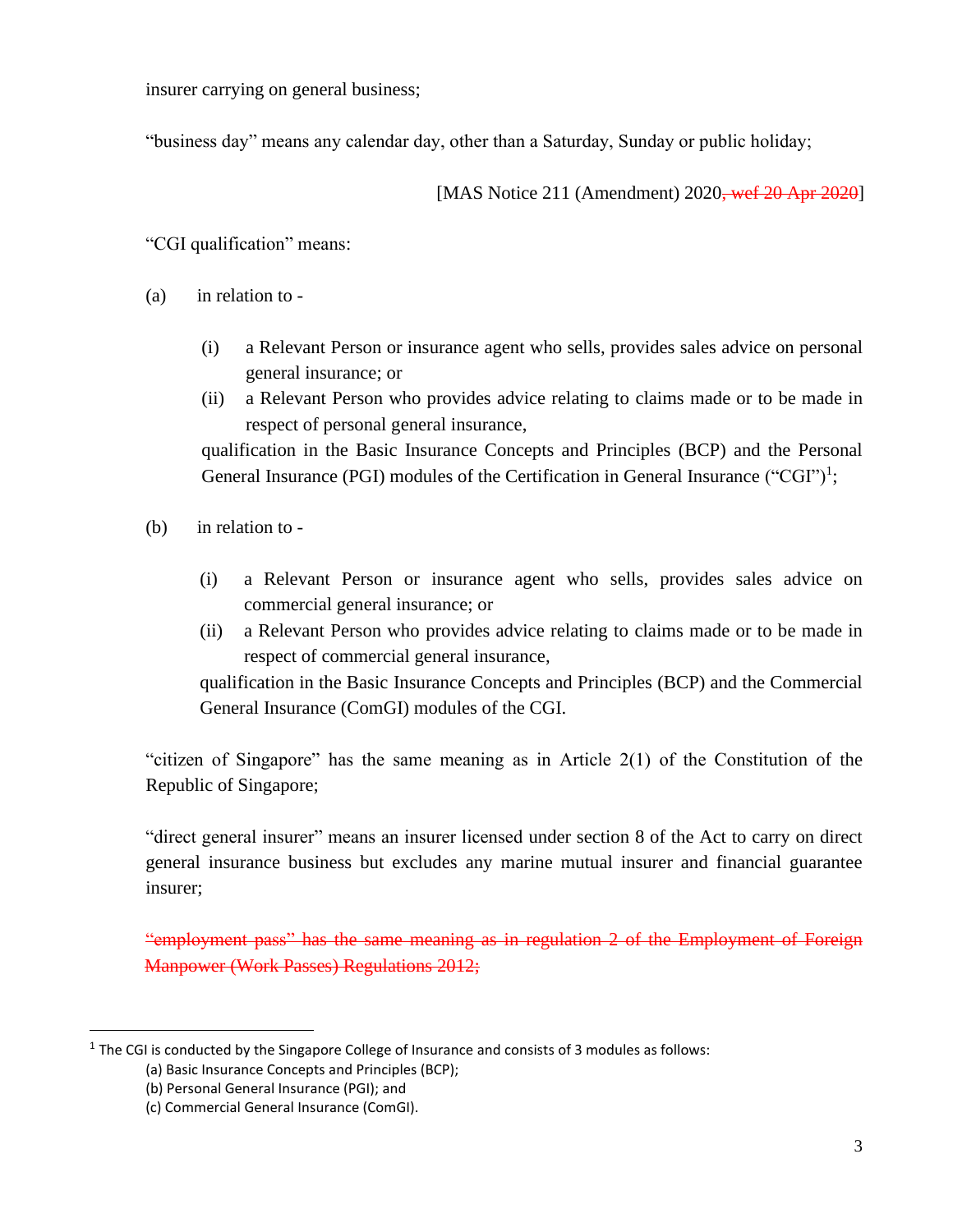"financial guarantee insurer" has the same meaning as in regulation 2 of the Insurance (Financial Guarantee Insurance) Regulations;

"permanent resident" has the same meaning as in section 2 of the Enlistment Act (cap. 93);

"relevant date" means –

- (a) in the case of a Relevant Person mentioned in paragraph 9C(a), the earliest of the dates mentioned in paragraphs  $9C(c)(i)$ ,  $(c)(ii)$  or  $(c)(iii)$ ; or
- (b) in the case of a Relevant Person mentioned in paragraph 9C(b), the date mentioned in paragraph 9C(d);

[MAS Notice 211 (Amendment) 2020<del>, wef 16 Apr 2020</del>]

"Trade Specific Agent" means an insurance agent for a direct general insurer, who does not carry on the business as an insurance agent in Singapore as his core business;

"valid work pass" has the same meaning as in section 2 of the Employment of Foreign Manpower Act (cap 91A.);

"work permit" has the same meaning as in regulation 2 of the Employment of Foreign Manpower (Work Passes) Regulations 2012.

4. The expressions used in this Notice shall, except where defined in this Notice or where the context otherwise requires, have the same meanings as in the Act.

## **Part I – Mandatory Requirements**

- 5. This Part sets out requirements which are mandatory. A failure to comply with a mandatory requirement is punishable under section 55(2) of the Act.
- 6. Subject to paragraphs 7, 8, 8A and 9A, a direct general insurer shall only enter into a contract of insurance arranged by an insurance agent, if -
	- (a) such agent is registered with the Agents' Registration Board; and
	- (b)in the case of an insurance agent who is an individual, the individual he satisfies all of the following requirements:
		- (i) he is at least 18 years of age;
		- (ii) he is a citizen of Singapore,  $\Theta$  a permanent resident, or a foreigner holding a valid work pass; permit or employment pass issued by the Ministry of Manpower;
		- (iii) he has obtained minimum academic qualifications equivalent to or higher than 3 GCE "O" Level credit passes or at least attained the Basic Competency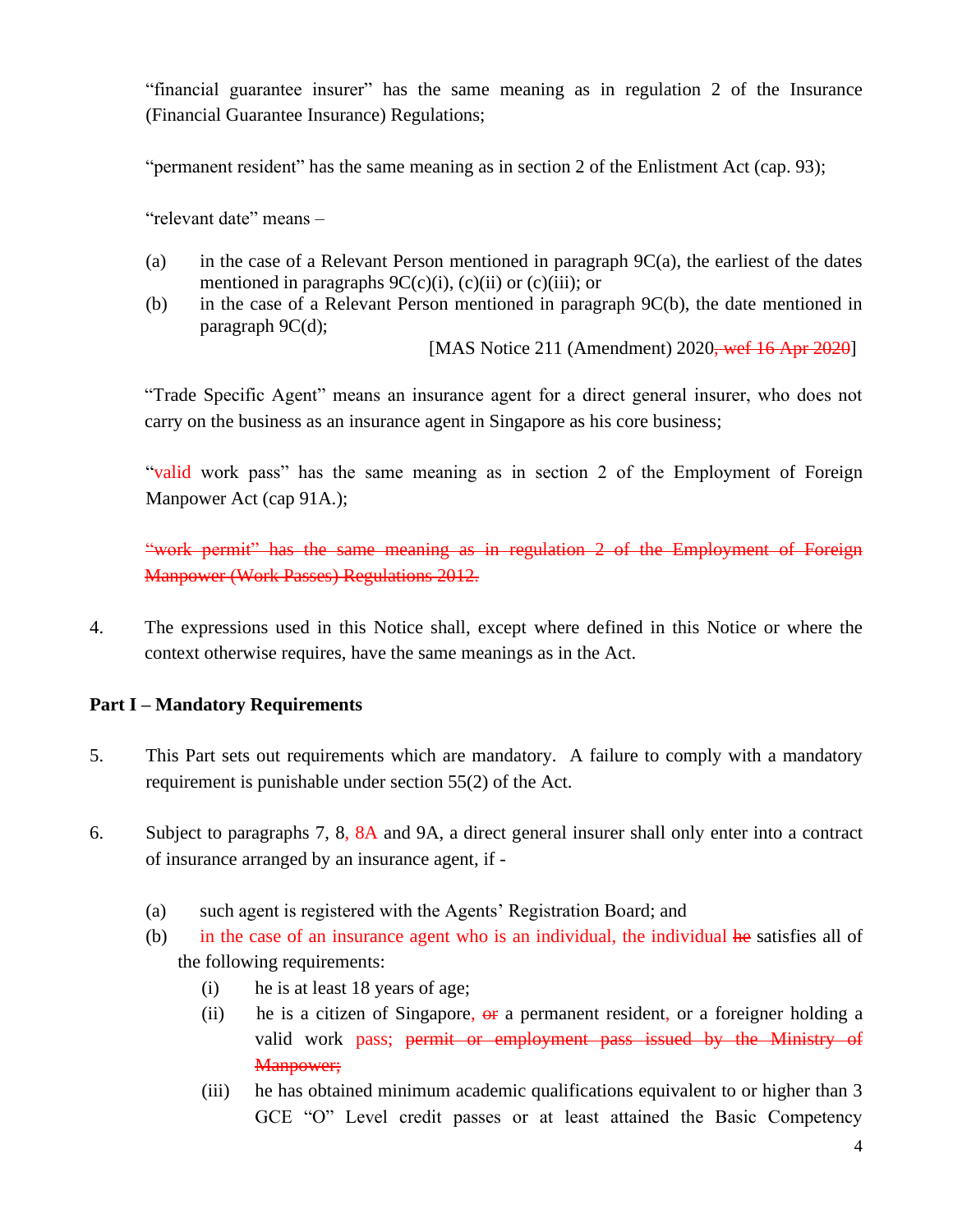Examination Certificate awarded by the Singapore College of Insurance if the individual has no GCE "O" level credit passes; and

- $(iv)$  he is an individual who meets any of the following:
	- (A) has obtained the CGI qualification;
	- (B) was not required to obtain the CGI qualification when it was first introduced in 1990;
	- (C) has acceptable qualifications in lieu of the CGI qualification set out at Annex 1; or
	- (D) where he is a Trade Specific Agent, has acceptable qualification in lieu of the CGI qualification set out at Annex 2.

[MAS Notice 211 (Amendment) 2020, wet 16 Apr 2020]

[MAS Notice 211 (Amendment No.2) 2021]

A copy of Annex 1 and Annex 2, as may be amended from time to time are set out at the Authority's Internet website at http://www.mas.gov.sg (under "Regulations and Financial Stability", "Regulations, Guidance and Licensing", "Insurance", "Notices", "Insurance Companies", "MAS 211 Minimum and Best Practice Training and Competency Standards for Direct General Insurers").

- 7. For the purposes of paragraph 6, an insurance agent who is an individual and who:
	- (a) is in possession of the Certificate in Insurance Practice or Certificate of Proficiency; and
	- (b) was registered with the Agents' Registration Board at any time before 4 September 2009,

will not be required to obtain the CGI qualification.

[MAS Notice 211 (Amendment) 2020<del>, wef 16 Apr 2020</del>]

[MAS Notice 211 (Amendment No. 2) 2021]

- 8. For the purposes of paragraph 6, an insurance agent which is:
	- (a) a bank licensed under the Banking Act (Cap. 19);
	- (b) a finance company licensed under the Finance Companies Act (Cap. 108);
	- (c) merchant bank licensed under the Banking Act; and

[MAS Notice 211 (Amendment)  $2021$ , wef 1 Jul 2021]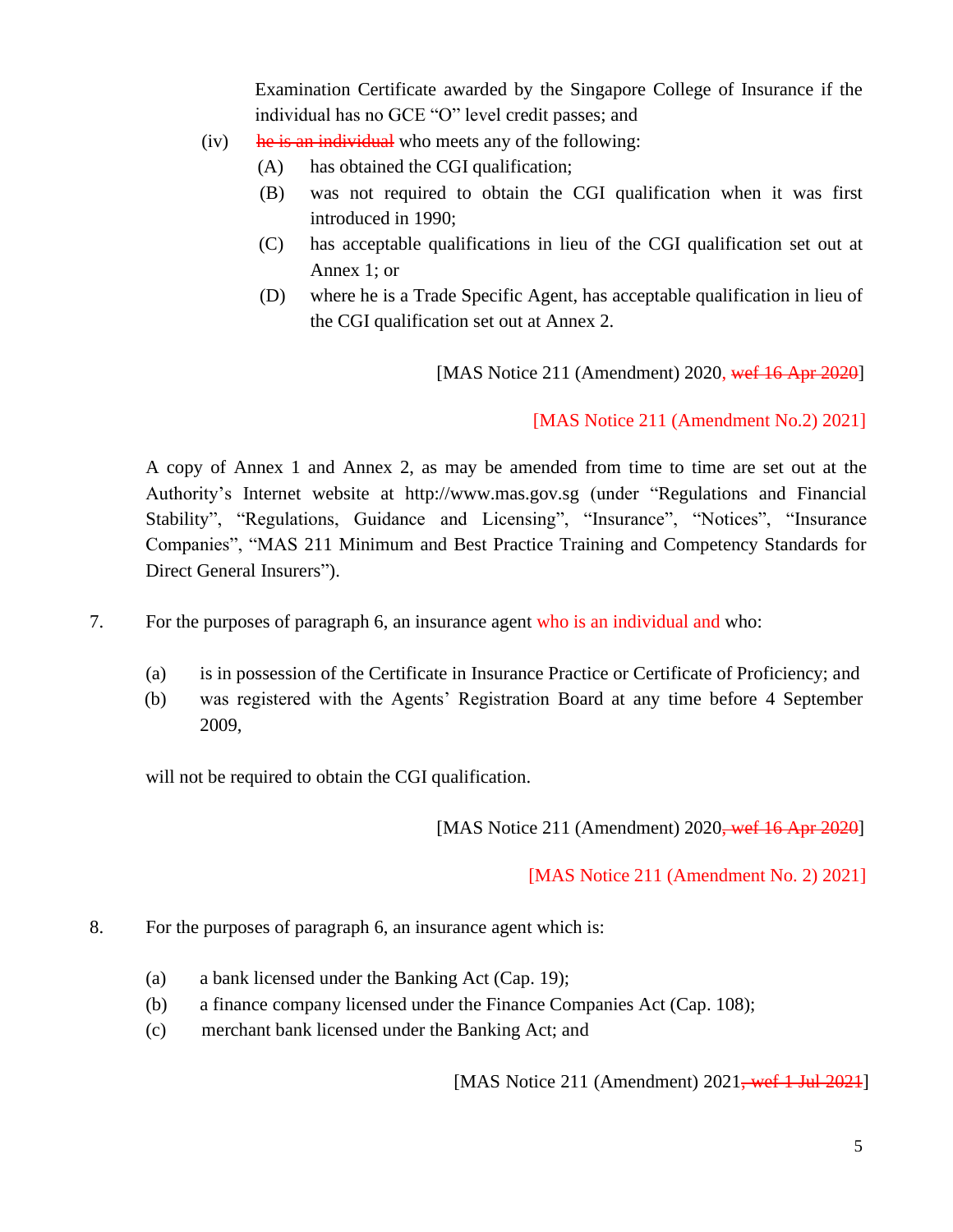(d) an insurer licensed under the Insurance Act (Cap. 142) and is approved by the Authority to underwrite life business in Singapore;

need not register with the Agents' Registration Board.

- 8A For the purpose of paragraph 6, an insurance agent who is an individual and who:
	- (a) is a Trade Specific Agent; or
	- (b) was registered with the Agents' Registration Board on or before 1 May 2005,

need not possess minimum academic qualifications equivalent to or higher than 3 GCE "O" Level credit passes or attain the Basic Competency Examination Certificate awarded by the Singapore College of Insurance.

## [MAS Notice 211 (Amendment No.2) 2021]

- 9. Subject to paragraph 9C, a direct general insurer shall ensure that each of its Relevant Persons possesses the CGI qualification before he or she is allowed to provide sales advice on or sell general insurance products or provide advice relating to claims made or to be made under an insurance policy unless:
	- (a) such a Relevant Person is aged 45 years and above as at 1 June 2002 and has attended all tutorials for the relevant CGI modules on or before 31 December 2002; or
	- (b) such a Relevant Person has acceptable qualifications in lieu of the CGI qualification. The list of qualifications is at Annex 1.

[MAS Notice 211 (Amendment) 2020<del>, wef 16 Apr 2020</del>]

#### **Relief Measures During the COVID-19 Pandemic**

- 9A. Despite paragraph 6, where an individual is employed as, or appointed to act as, an insurance agent for a direct general insurer, between 16 April 2020 and 30 September 2020 (both dates inclusive), for a period of six months from the date of employment or appointment of that insurance agent (or such longer period as may be allowed by the Authority in writing), the direct general insurer may enter into a contract of insurance arranged by that insurance agent notwithstanding the insurance agent does not satisfy any one of the requirements in paragraph  $6(b)(iv)(A)$  to  $6(b)(iv)(D)$  of this Notice.
- 9B. A direct general insurer must, for the duration where it relies on paragraph 9A –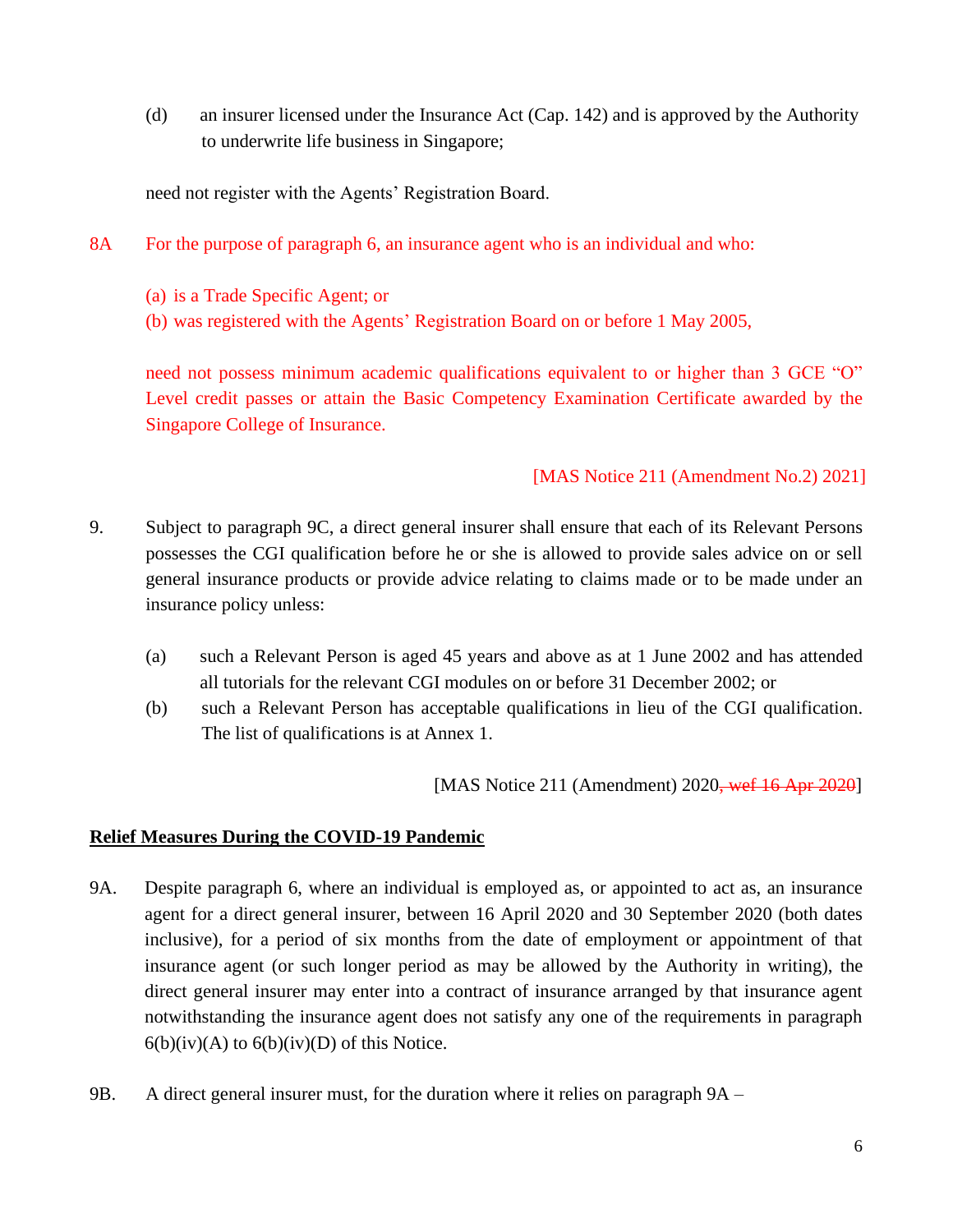- (a) put in place measures<sup>2</sup> to properly supervise the activities and conduct of the relevant insurance agent, including measures to ensure that all obligations assumed and liabilities incurred by the insurance agent are properly fulfilled, whether actual or contingent and howsoever arising, in relation to the arrangement of contracts of insurance by that insurance agent; and
- (b) put in place measures, including proper training, to ensure that the relevant insurance agent understands and complies with all Singapore laws that are relevant to the arrangement of contracts of insurance by that insurance agent.
- 9C. Despite paragraph 9—
	- (a) where a Relevant Person is—
		- (i) employed; or
		- (ii) otherwise appointed,

to provide sales advice on or sell general insurance products or provide advice relating to claims made or to be made under an insurance policy, by the direct general insurer, between 16 April 2020 and 30 September 2020 (both dates inclusive); or

- (b) where a Relevant Person is—
	- (i) employed; or
	- (ii) otherwise appointed,

to provide advice relating to claims made or to be made under an insurance policy, by a service provider, between 16 April 2020 and 30 September 2020 (both dates inclusive), and where the service provider is engaged by the direct general insurer to handle claims for the direct general insurer,

the direct general insurer is exempt from paragraph 9 of this Notice in respect of that Relevant Person for a period of six months (or such longer period as may be allowed by the Authority in writing) from –

- (c) in the case of a Relevant Person mentioned in sub-paragraph (a), the earliest of the following dates –
	- (i) the date the Relevant Person is employed or otherwise appointed by the direct general insurer to provide sales advice on general insurance products;
	- (ii) the date the Relevant Person is employed or otherwise appointed by the direct general insurer to sell general insurance products;

<sup>&</sup>lt;sup>2</sup> The direct general insurer may refer to the Frequently Asked Questions (FAQs) on Relief Measures Relating to COVID-19 Situation - General Insurance and Health Insurance Examinations and Continuing Professional Development Requirements.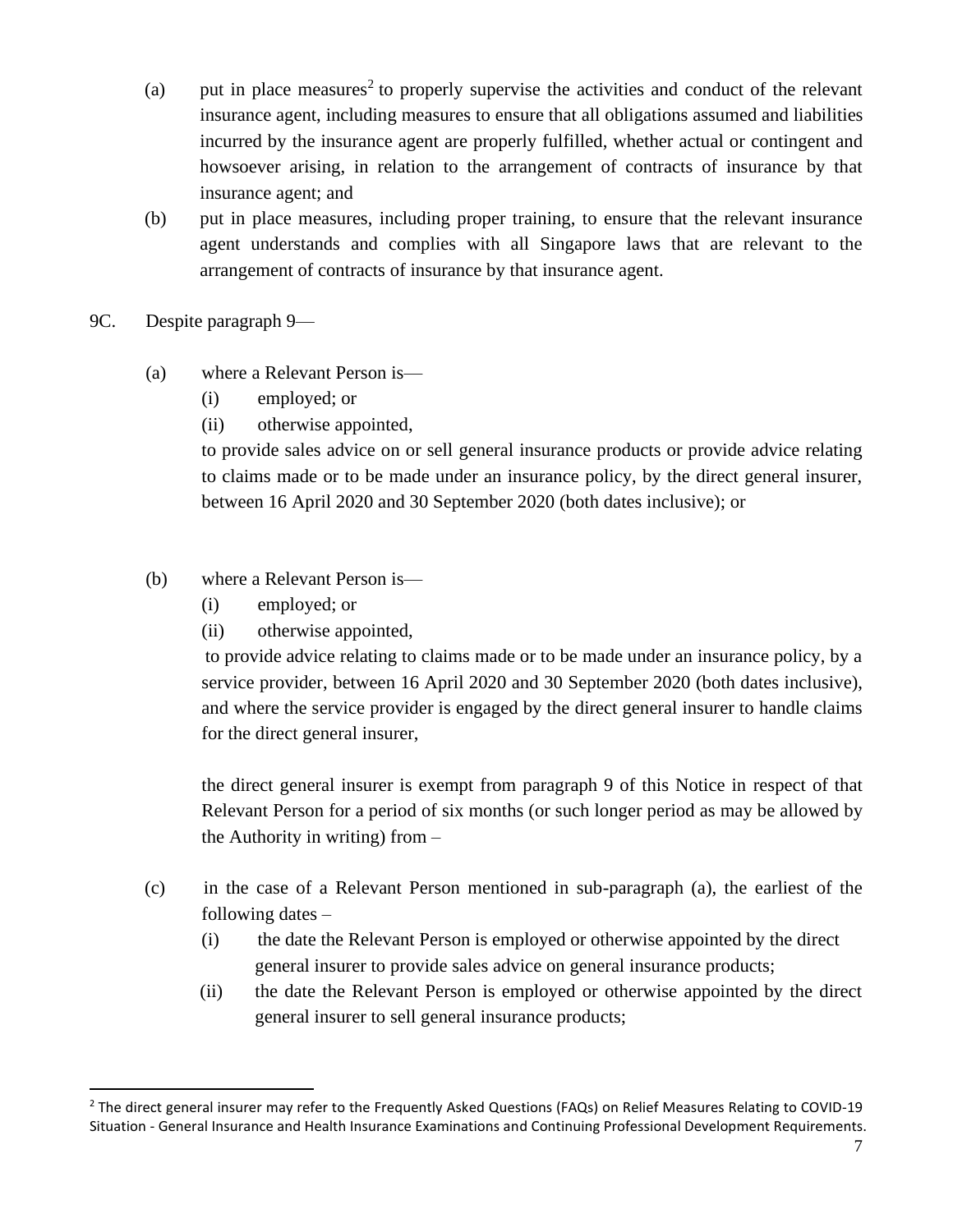- (iii) the date the Relevant Person is employed or otherwise appointed by the direct general insurer to provide advice relating to claims made or to be made under an insurance policy; or
- (d) in the case of a Relevant Person mentioned in sub-paragraph (b), the date the Relevant Person is employed or otherwise appointed by the service provider to provide advice relating to claims made or to be made under an insurance policy.
- 9D. A direct general insurer must, for the duration where it relies on the exemption under paragraph 9C in respect of a Relevant Person –
	- (a) put in place measures<sup>3</sup> to properly supervise the activities and conduct of the Relevant Person, including measures to ensure that all obligations assumed and liabilities incurred by the Relevant Person are properly fulfilled, whether actual or contingent and howsoever arising, in relation to the provision of sales advice on or sale of general insurance products or provision of advice relating to claims made or to be made under an insurance policy; and
	- (b) put in place measures, including proper training, to ensure that the Relevant Person understands and complies with all Singapore laws that are relevant to the provision of sales advice on or sale of general insurance products or provision of advice relating to claims made or to be made under an insurance policy.

[MAS Notice 211 (Amendment) 2020<del>, wef 16 Apr 2020</del>]

- 9E. Where a direct general insurer relies on the exemption under paragraph 9C in respect of a Relevant Person, the direct general insurer must submit to the Authority all of the following information, within three business days from the relevant date –
	- (a) the Relevant Person's name;
	- (b) the relevant date;
	- (c) all the relevant activities being conducted by the Relevant Person.

<sup>&</sup>lt;sup>3</sup> The direct general insurer may refer to the Frequently Asked Questions (FAQs) on Relief Measures Relating to COVID-19 Situation - General Insurance and Health Insurance Examinations and Continuing Professional Development Requirements.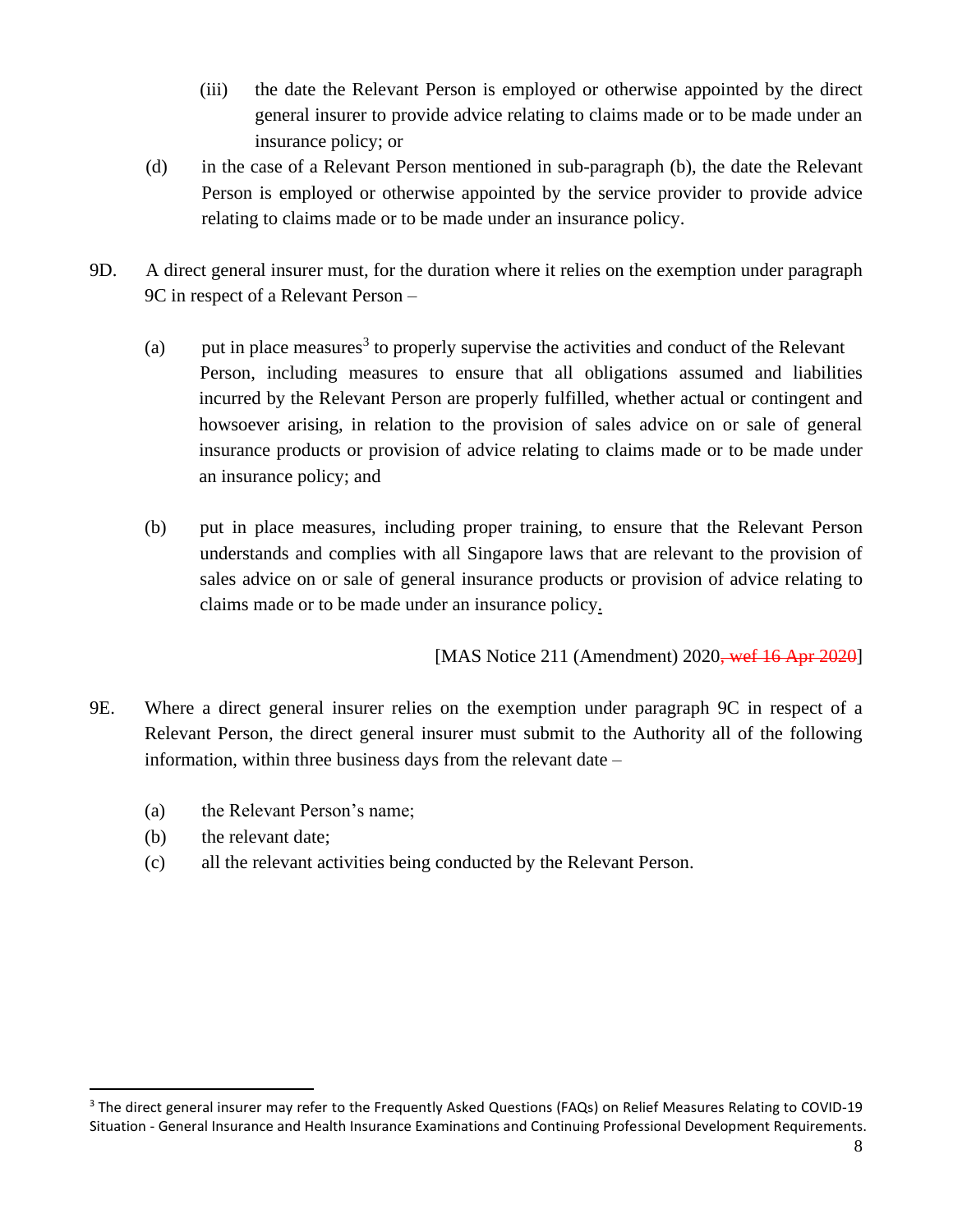- 9F. For the purpose of paragraph 9E, "relevant activity" means any of the following activities–
	- (a) provision of sales advice on general insurance products;
	- (b) sale of general insurance products;
	- (c) provision of advice relating to claims made or to be made under an insurance policy.

[MAS Notice 211 (Amendment) 2020<del>, wef 16 Apr 2020</del>]

## **Part II – Non-Mandatory Best Practice Standards in Training and Competency**

- 10. A direct general insurer should ensure that each of its Relevant Persons or insurance agents is adequately trained.
- 11. The Authority expects all direct general insurers to observe the non-mandatory best practice standards in training and competency which has been developed by the GIAS to raise the standards of service to customers. A copy of the standards is available on the GIAS website at [http://www.gia.org.sg.](http://www.gia.org.sg/) While these standards are not mandatory, the Authority expects all insurers to foster professional standards and enhance confidence in the insurance industry. As such, a direct general insurer should prepare and implement training and competency plans and maintain training and competency records for each of its Relevant Persons or insurance agents. A direct general insurer should ensure that each of its Relevant Persons or insurance agents complies with the minimum number of hours stipulated for continuous professional development.

## **Commencement and cancellation**

12. This Notice shall take effect from 20 July 2015. MAS Notice 211 dated 22 June 2007 will be cancelled from 20 July 2015.